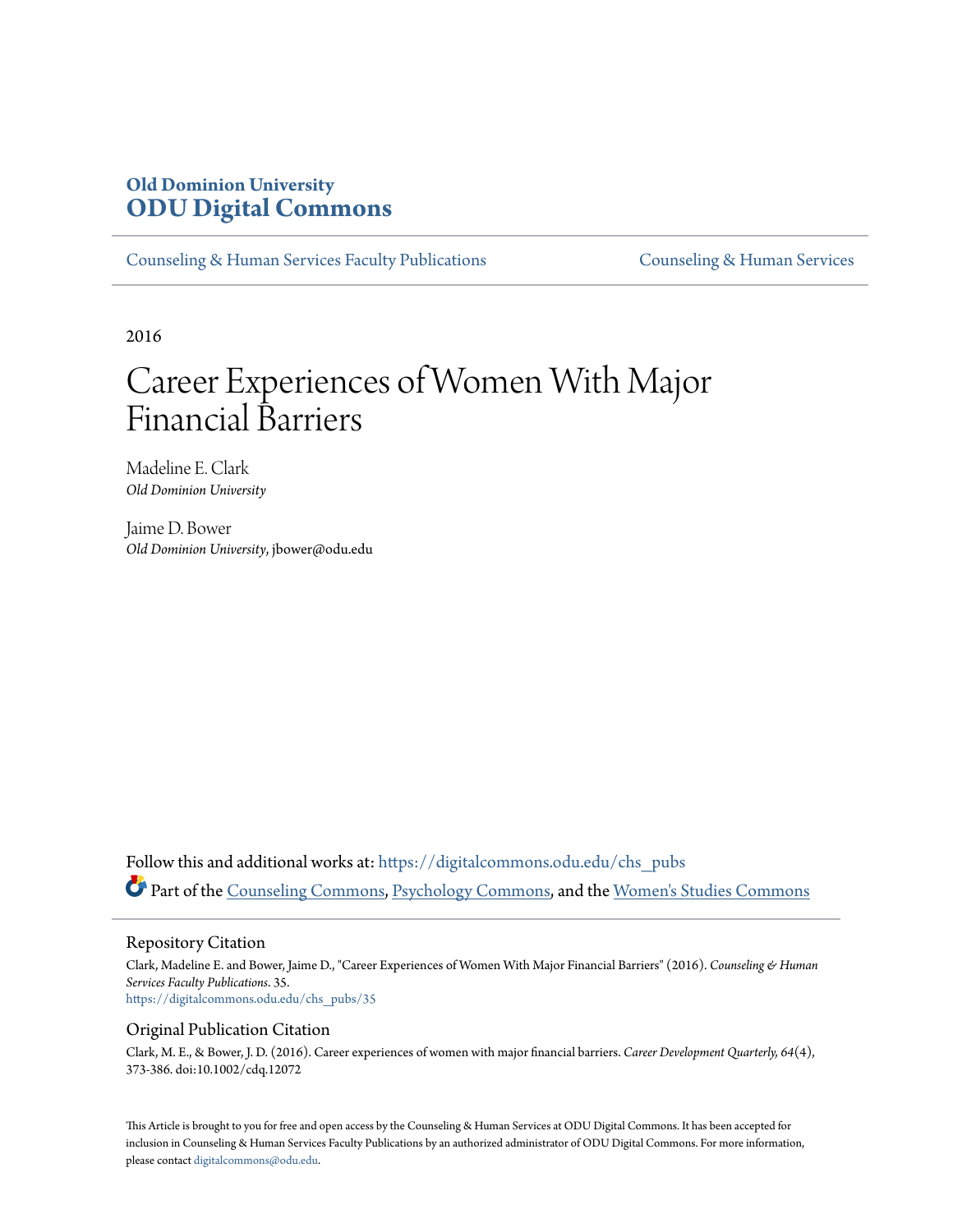# **Career Experiences of Women With Major Financial Barriers**

Madeline E. Clark and Jamie D. Bower

The career experiences of women facing major financial barriers are unique and varied. To better understand and assist such women, the authors interviewed 10 women twice to explore their lived career experiences, using photographs in one interview as stimuli to increase participants' voice and triangulate data. Participants' responses were grouped into 20 themes across 4 domains: career as privilege, reasons for engaging in work, supports, and barriers. Women with major financial barriers appear to understand career as a privilege while experiencing significant obstacles to successfully obtaining work. Participants expressed resiliency and selfmotivation to transcend and mitigate these obstacles. This study indicates a need for increased focus on the career development and engagement of marginalized populations in career counseling theory, assessment, and practice while suggesting practical interventions.

*Keywords:* career counseling, women, poverty, career barriers

Women comprise 47% of the U.S. workforce, yet women's weekly wages are only 81% of men's wages (U.S. Department of Labor, 2010). This wage inequality reflects macro- and microlevel concerns for working women. Effective career development interventions, theories, and assessments have been shown to support the career development of women, but the career counseling literature lacks depth in both demographic areas of socioeconomic status (SES) and gender (Coogan & Chen, 2007; Lee et al., 2010). Also, the intersecting factors of gender and SES affect an individual's career development (Guerrero & Singh, 2013).

Effective career and mental health services are not easily accessible to women experiencing financial barriers (Smith, 2005) despite the fact that such career counseling services act as a protective factor for mental health conditions and other psychosocial concerns (World Health Organization [WHO], 2007). The American Counseling Association (ACA; 2104) mandates that counselors advocate to ensure all populations have equal access to effective services. Additionally, counselors are ethically obligated to provide career services to all clients in ways that are multiculturally appropriate (ACA, 2014). Given limited attention to the career needs of marginalized women, especially those with major financial barriers, research exploring the lived experiences and career needs of this intersecting marginalized group must be conducted. The present study examined the career experiences of these women, focusing on how

*Madeline E. Clark and Jamie D. Bower, Department of Counseling and Human Services, Old Dominion University. Madeline E. Clark is now at College of Health and Human Services, The University of Toledo. Correspondence concerning this article should be addressed to Madeline E. Clark, College of Health and Human Services, The University of Toledo, 2801 West Bancroft Street, MS #119, Toledo, OH 43606 (e-mail: madeline.clark@utoledo.edu).* 

© 2016 by the National Career Development Association. All rights reserved.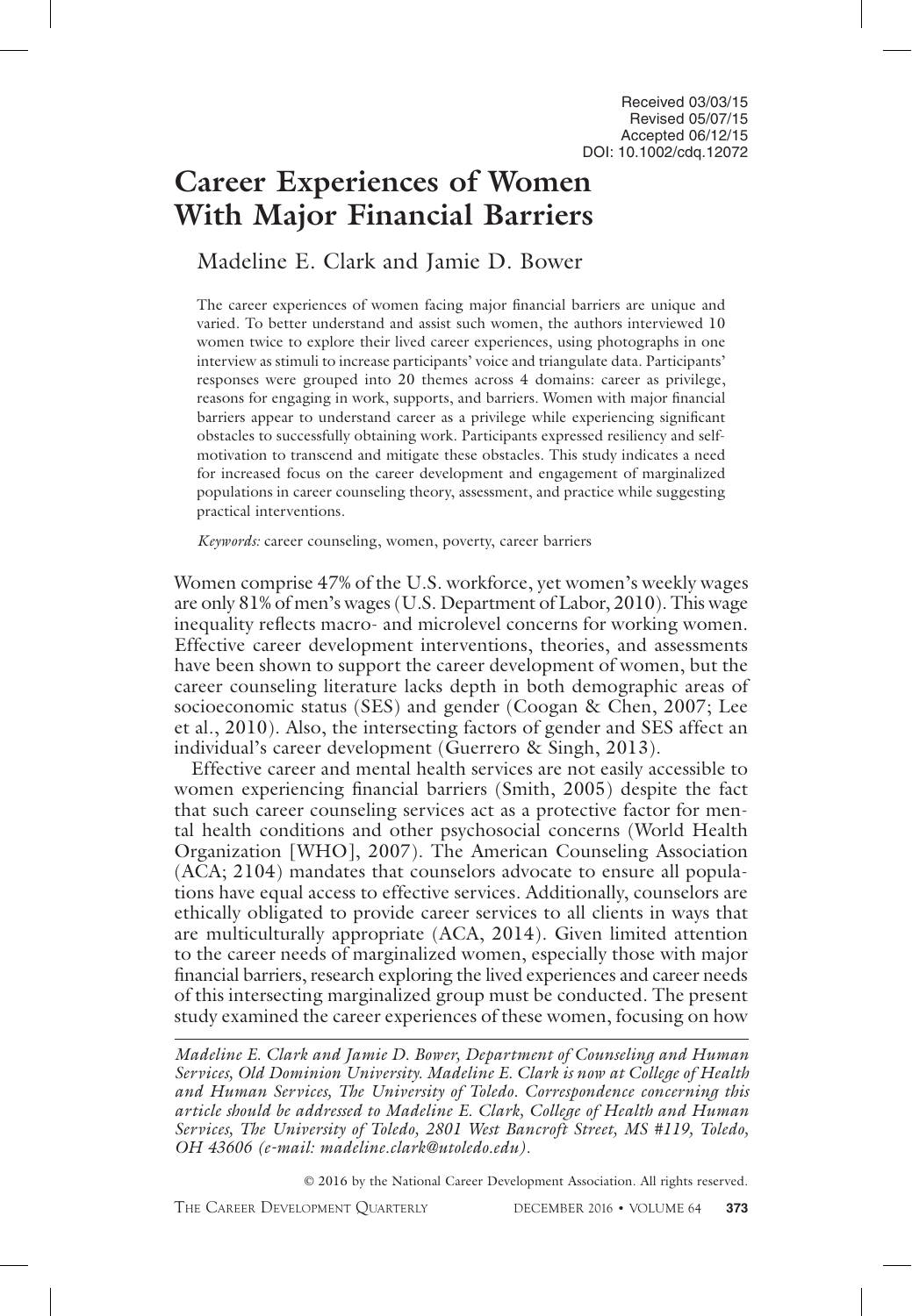they understand careers, barriers to successful work engagement, and work-related strengths. The study aimed to increase knowledge about these marginalized women in relation to their career development; to support future research in the domains of career theory, assessment, and intervention; and to suggest practical interventions for career counselors.

# **Poverty, Work, and Mental Health**

Working, individual career engagement, income, and SES are complicated and interactional (WHO, 2007). Levels of engagement, satisfaction, and success in the world of work are related to individual SES and experiences of poverty. Poverty rates are highest for minority groups, including women and children. In 2012, 5 million more women lived in poverty than men, and households headed by single women experienced poverty at a rate nearly double that of households headed by single men (National Poverty Center, n.d.). A family of three would experience poverty at an income of approximately \$18,000, a threshold higher than yearly full-time work at minimum wage in many areas (U.S. Department of Health & Human Services [USDHHS], 2013). Because women experience poverty at higher rates than men, specific considerations with regard to career theory and intervention should be made for women who have experienced poverty and other financial barriers. These considerations would provide for the most effective career counseling services; however, little literature outlines best practices for working with this marginalized population (Smith, 2005).

Mental health concerns are related with individual SES. Poverty has a negative effect on individual psychological wellness (Dearing, Taylor, & McCartney, 2004; Evans, 2004). Poverty affects a variety of psychosocial developmental domains, including mental health and career engagement (WHO, 2007). In the United States, adults living below the poverty line  $(-1, 000)$  per year) are three times as likely to suffer from a mental health disorder than are adults living at twice (\$22,000) the poverty line or above (USDHHS, 2013). Stressful living conditions associated with poverty, including experiencing hunger or having debt, increase the likelihood of mental health disorders and career disengagement (WHO, 2007).

Furthermore, the connection between individual mental health status and career engagement has been explored in various studies (e.g., Booker & Sacker, 2012; McKee-Ryan, Song, Wanberg, & Kinicki, 2005; Strauser, Lustig, Cogdal, & Uruk, 2006). Dearing et al. (2004) found that unemployment status and lack of income are closely related to increased depressive symptoms in women. Depressive symptoms are notably increased for chronically poor women. Undereducated and/or unemployed individuals experience the highest levels of mental health disorders (Dearing et al., 2004). It is clear that the negative relationship between career engagement and mental health must be addressed (WHO, 2007). As career satisfaction and status affect mental health, mental health affects career development and choice. Likewise, trauma and other mental health concerns can directly influence the career development process (Strauser et al., 2006). Research findings indicate that individuals experiencing poverty have a greater likelihood of experiencing traumatic events and experiencing complex trauma, subsequently influencing the career development process (Evans, 2004). The importance of the relationship between career satisfaction and mental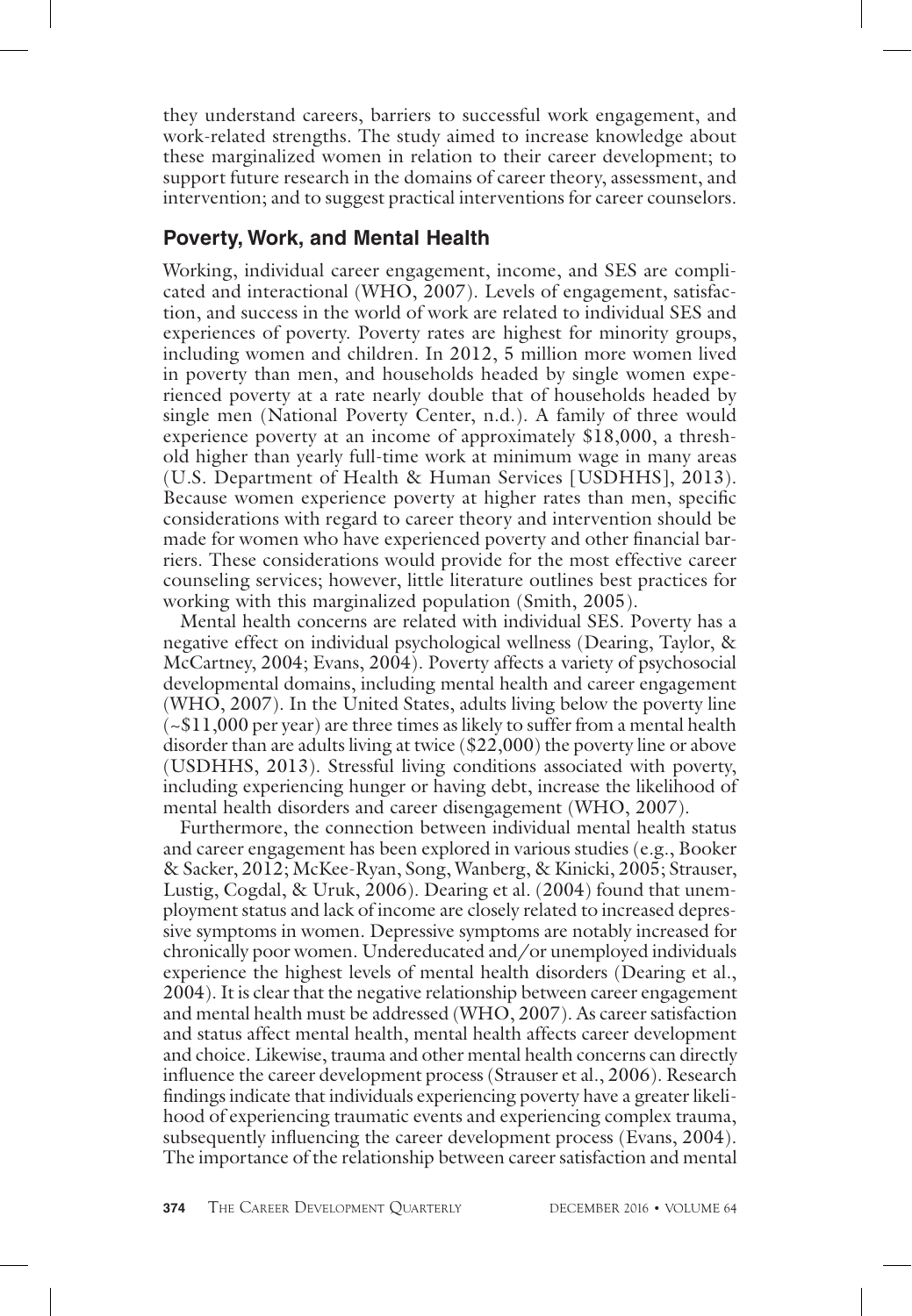health highlights the need for effective career counseling interventions for all populations.

Blustein (2006, 2008) emphasized how career engagement affects psychological well-being in three specific domains: survival, relatedness, and self-determination. Employment is needed for survival, and without fruitful work, an individual will experience economic and psychological hardship; this need for financial and physiological survival can be met through work (Blustein, 2006, 2008). Relatedness to others is an important part of an individual's overall well-being, and working increases an individual's levels of relatedness to others. Relatedness can be defined as one's ability to engage with other individuals in a meaningful way (Blustein, 2006, 2008). Self-determination is related to individual level of autonomy and control over one's own work (Blustein, 2006, 2008). Successful engagement in work fosters self-determination, increasing levels of psychological health and well-being (Blustein, 2006, 2008).

Guerrero and Singh (2013) explored the unique career experiences of Mexican American women with low educational attainment (LEA), the only qualitative study exploring the career experiences of women with financial barriers and/or LEA. The results of the study, based on Blustein's (2006) psychology of working theory, found that the women with LEA valued five themes in relation to their work: survival and power, social connection, autonomy, self-determination, and prestige (Guerrero & Singh, 2013). Participants' survival needs were met by their work; however, participants did not experience power in the workplace. Social connection was influenced positively by peer connections via work, but work–life balance and women's roles as caretakers were negatively affected by work engagement. The results of Guerrero and Singh's study indicate that women with LEA have varied yet similar career development experiences because of the intersecting nature of their identities. Limitations of the study, such as the focus on one racial/ethnic population in one geographic area, highlight the need for further exploration into the career development of women experiencing financial barriers.

# **Purpose of the Study**

The present study aimed to examine the unique career development experiences of women with major financial barriers to broaden counselors' conceptualizations and skills. Specifically, we explored how women with major financial barriers come to understand the world of work, what motivates them to work, and what barriers and supports exist in their lives. Because voices of such women are underrepresented in current career development literature, we conducted a phenomenological qualitative inquiry to focus on the lived career experiences of women with major financial barriers. Using an intersectional feminist paradigm, we assumed that realities are infinite, subjective, and affected by an individual's intersecting identities, such as gender, race, SES, educational level, and sexual identity (Crenshaw, 1991). Our application of intersectional feminism stressed the importance of individual realities based on intersecting identity factors. The researcher–participant relationship was important to the data collection process; relationships between interviewer and participant (maintained through multiple interviews and member checking) ensured that true participant voice was represented, appropriate to the feminist paradigm (Hays & Singh, 2012). Using phenomenology, we aimed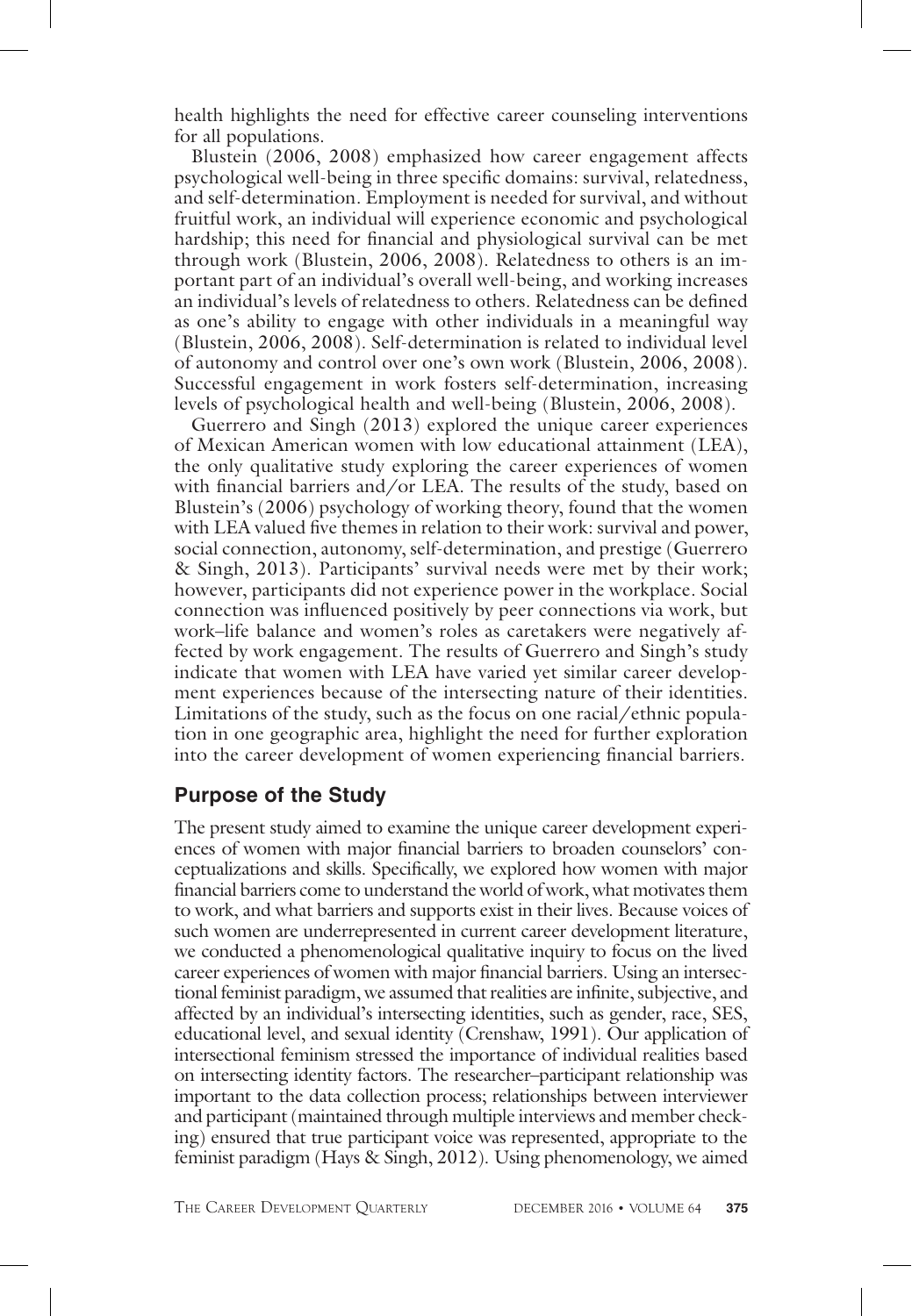to give voice to the individual essence and career needs of women with major financial barriers. Phenomenology allows for exploration of career experiences with a purposively sampled population of women; phenomenology "emphasizes the importance of meaning making of experience" (Seidman, 2013, p. 18) of participants' career development. The phenomenological tradition coupled with an intersectional feminist paradigm helped us to understand each participant's unique reality related to their intersecting identity factors and work experiences.

# **Method**

#### **Participants and Procedure**

Phenomenological research typically involves five to 25 participants (Polkinghorne, 1989). The present study required approximately 10 participants, triangulation through multiple interviews, and the use of photographs as interview stimuli; theoretical saturation was reached at the conclusion of the 10th participant's second interview. Of the 10 participants, six identified as African American, three identified as multiracial, and one identified as Caucasian. Participants' ages ranged from 23 to 46 years, and all but one participant had at least one child. Three participants were employed full-time, four participants were employed part-time, and three participants were unemployed at the time of the study. Education levels varied from 8th grade to a bachelor's degree. Participants' previous work experiences included food service, retail, child care, janitorial, customer service, and administration. The primary researcher (first author) had contact with an initial participant via a community agency. After her interview, this participant provided information about four additional women who would fit the study inclusion criteria of self-identification as female and having experienced major financial barriers in the past 5 years. Participants were prescreened for these criteria before study participation. For the purposes of this study, *major financial barriers* was operationalized as eligible to receive the following government assistance: Temporary Assistance for Needy Families; Supplemental Nutrition Assistance Program; Women, Infants, and Children food assistance; and/or government child-care assistance. All 10 participants resided in a metropolitan area in the southeastern United States.

#### **Research Team**

Research teams are constructed to challenge assumptions, increase credibility, and encourage bracketing via journaling and field notes. Bracketing is the process by which researchers set aside personal expectations and biases regarding their research; it is traditionally one of the first steps of phenomenological research (Hays & Singh, 2012). In the present study, we challenged biases and assumptions that may have affected data collection or analysis by keeping reflective journals throughout data collection and analysis. We engaged in data management and analysis as necessary throughout the data collection process. Our research team was key in the coding process and construction of themes.

The primary researcher (first author) was a White, female, doctoral student in counselor education and supervision. She had clinical experience with individuals and families experiencing financial barriers. She also had prolonged engagement with the population and agency in which the study began. She had been involved as an employee and volunteer for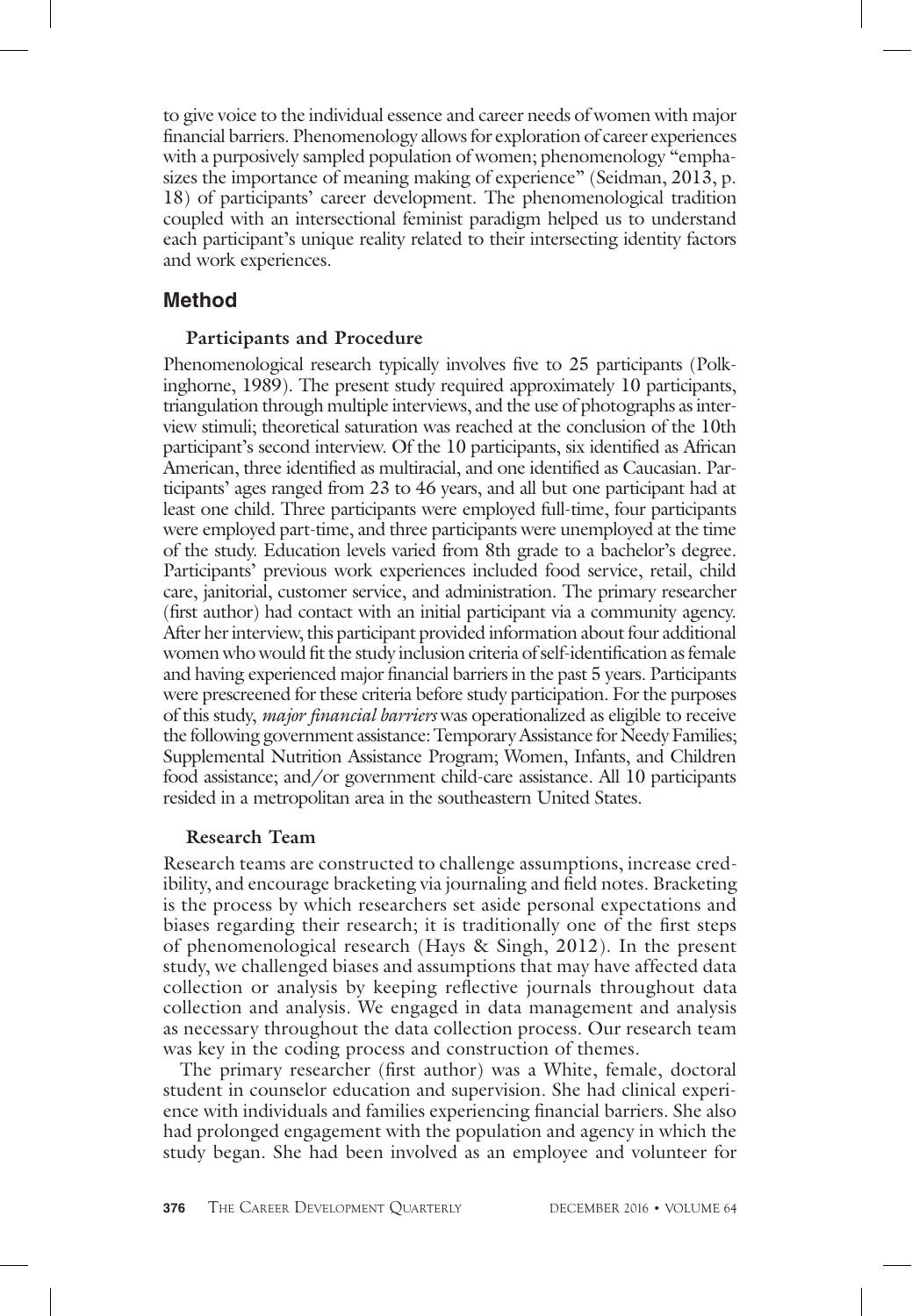6 years. The secondary researcher (second author) was a White, female, doctoral student in counselor education and supervision at the primary researcher's university. Neither research team member had experienced financial barriers as operationalized in this study nor had any children. Both researchers expected that women with major financial barriers would likely face career difficulties that were unique to their marginalized statuses.

#### **Data Sources**

The present study was reviewed and approved by the primary researcher's institutional review board prior to initiating participant recruitment and data collection. Participants consented to participate in this study by signing an informed consent document.

*Demographic questionnaire.* A demographic questionnaire collected participants' background and career information. Components included participants' age, gender, racial/ethnic identity, relationship status, number of children and children's ages, highest level of education, employment status (unemployed, full-time, or part-time), length of time in that employment status, number of jobs currently held, current work settings, and previous work settings. The demographic sheet was provided to participants at the initial interview; questions were categorical (employment status, educational level) or open-ended (racial/ethnic identity, relationship status, number of children, jobs held, current and previous work settings).

*Individual interviews.* Individual interviews were used to give voice to each participant's essential lived experiences, consistent with phenomenological research (Seidman, 2013). Interviews lasted 30 to 45 minutes. Each participant was asked a predetermined set of questions, but the interview itself was semistructured. We created the interview questions based on research questions and previous literature. Interview questions evolved as data were collected, incorporating participant feedback and suggestions, appropriate to the intersectional feminist paradigm (Hays & Singh, 2012). Sample interview questions included: "How do you define 'career'?" "Tell me about some of the experiences you have had as a worker," "What childhood memories do you have about careers?" "What thoughts and feelings do you have about careers now?" "What are some issues that face women who want to work?" "If possible, name some things that have supported you in finding and/or keeping jobs and working," and "What should helpers know to help you engage in work?" Following the interviews, audio recordings were transcribed to assist in data management and analysis.

*Follow-up interviews and participants' photographs.* Follow-up interviews were conducted in which photography was used as a stimulus. Participants were asked to take, find, or bring photos that were significant to their career experiences. Participant voice can be enhanced through photographic sources, especially if participants are marginalized (Pink, 2003). Participants were asked to select five photos most salient to their career experiences. Participants were then asked to explain why they chose those photos, what the photos represented, and if the photos depicted a positive or negative work experience. Some participants chose to take photos and others chose to find photos via the Internet that represented their work experiences. A total of 50 photos (five per participant) were collected and used as stimuli during the follow-up individual interviews. Participants saw only their own photos to protect anonymity.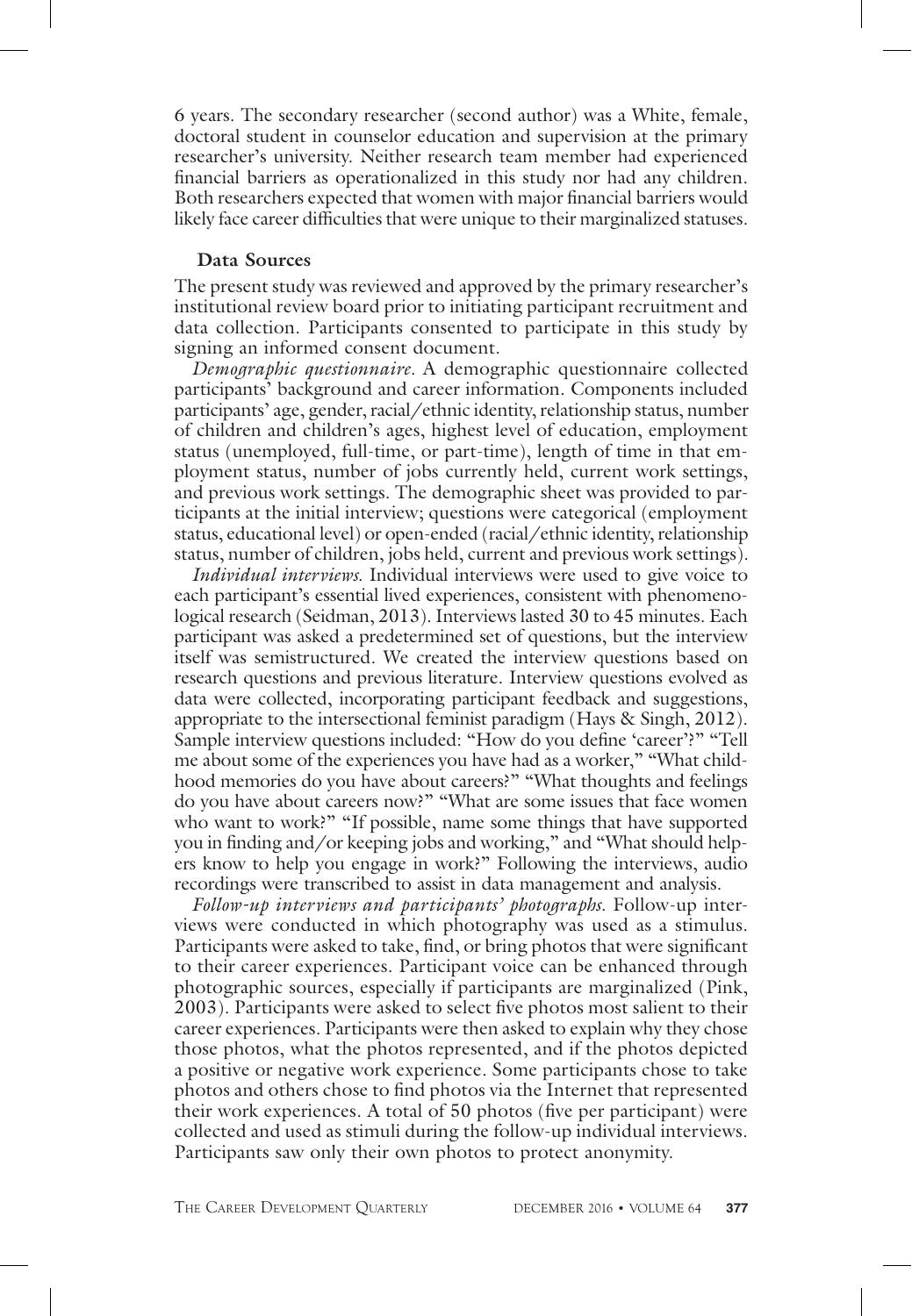#### **Data Analysis**

To create thematic, structural, and textual descriptions of participant experiences (Moustakas, 1994), we began by bracketing all assumptions that continued throughout the research process. We then constructed interview questions that guided participant interviews and responses. Data analysis occurred throughout the data collection process. Data were transcribed, reviewed, and coded by the primary researcher to explore themes and further hone interview questions. Each participant response was "consider[ed] with respect to the significance of the rest of the statement" (Moustakas, 1994, p. 122). We bracketed assumptions, avoided theory construction, and allowed for maximum participant contribution. We horizontalized the data by "invariant horizons" and "meaning units" (Moustakas, 1994, p. 122), which are nonrepetitive and nonoverlapping statements. These meaning units were then constructed into themes that can be described by direct participant quotations.

## **Strategies for Trustworthiness**

We addressed trustworthiness, or actions that ensure the rigor of qualitative research, with the following criteria: credibility, confirmability, authenticity, substantive validation, and sampling adequacy (Hays & Singh, 2012; Hays & Wood, 2011). These criteria were supported by the following strategies for trustworthiness: (a) an audit trail containing a collection of all studyrelated documents, including demographic sheets, transcripts, and reflective journals; (b) triangulation of data sources and investigators involving the use of a research team, multiple interviews, and photography as a stimulus; (c) negative case analysis involving discussion of data components that did not support the data pattern; (d), prolonged, long-term engagement with participants; (e) member checking, whereby participants reviewed all transcripts; (f) simultaneous data collection and analysis; and (g) a thick description involving collection, analysis, and presentation of participants' quotations.

# **Results**

Participants expressed 20 themes that were categorized into five domains. These domains included career as privilege, reasons to engage in work, supports, barriers, and self-motivation and determination. Pseudonyms were used to protect participants' identities in the following report of the data.

#### **Career as Privilege**

Participants (*n* = 5) expressed that careers seem inaccessible or nearly impossible to attain because of their intersecting marginalized statuses. Andrea explained: "[A career] is like long term, a job you might have for a real long time. Probably something that pays really well too. Like, I don't think a lot of people that I know have jobs like that." This quote illustrates an overall disconnection that participants felt from careers and career engagement. Furthermore, participants explained that jobs are different from careers. Careers provide social status, long-term financial support, and opportunities for self-actualization. There is the privilege of choice when selecting a career, whereas an individual finds a job to meet financial needs. Victoria shared her understanding of careers:

A career is something that you dream about, that you think about, that you hope for. It is longer term. . . . I mean a career obviously makes you money, but it isn't just the money. You do that, you find it or come to it because you decide you want to do it, not because you have to do it.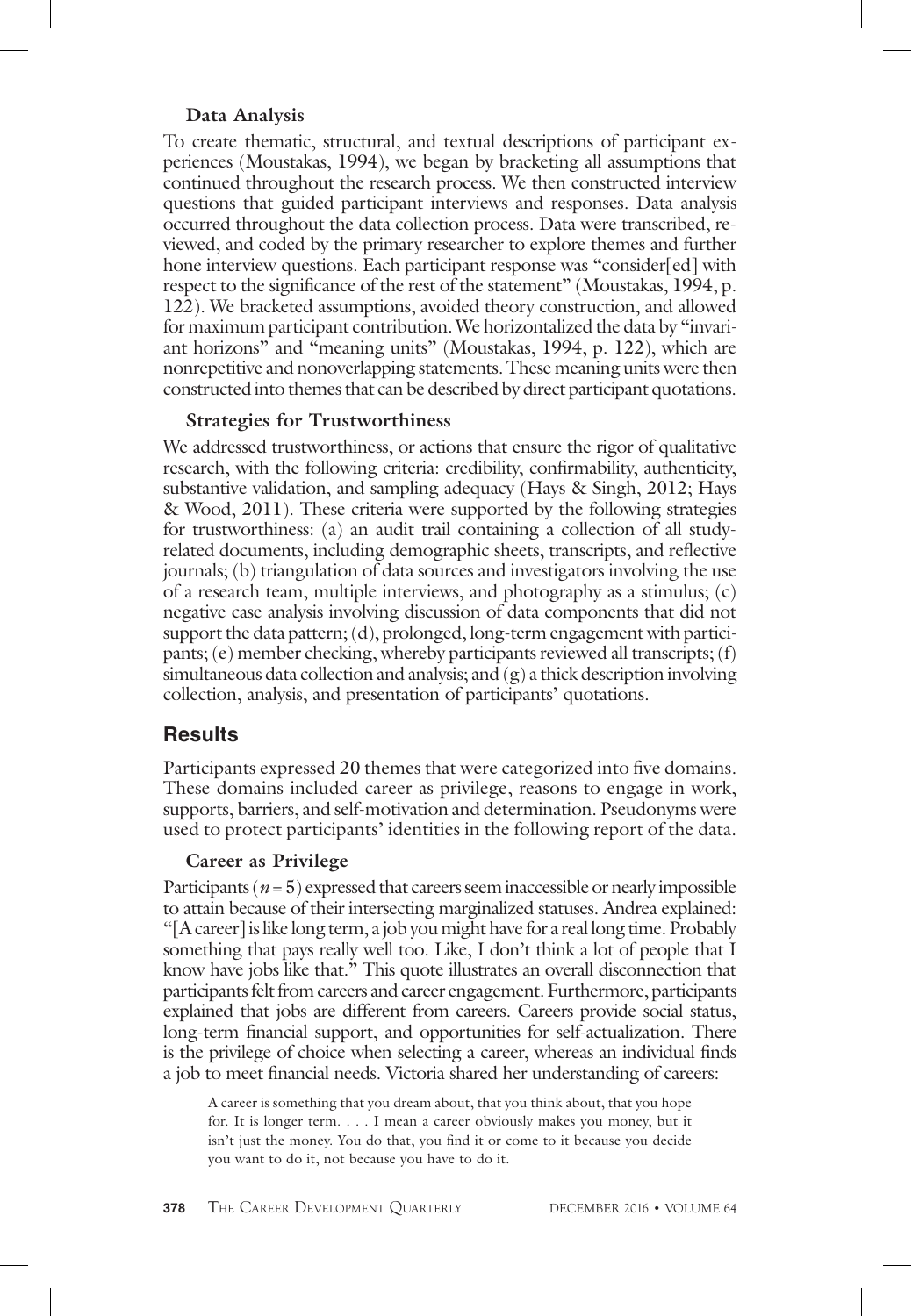Lindsey explained the idea that a career is something that one has the privilege to choose: "A career is something long term that you want . . . I think everyone wants a job that they like . . . when you say career it is something you like to do and is something long term." Participants also shared that career privilege includes a long-term and stable work environment that includes health care, sick leave, and benefits. Deanna shared: "Well, a career is long term, and like a job that you want to stay in for a long time, a job with longevity. There is supports and benefits, something you would retire from." Brittney further explained the privileges that are offered by careers:

Well, I guess [a career] would be a really good job. Like, a job where you could pay all your bills, have time off, you know to take vacations. Have retirement, be able to take sick days if your child is sick or something. Health insurance. Those are all big things that careers would give you but jobs would not. Jobs, that is like hourly.

In addition to the economic privileges offered by careers, a career offers status and prestige. Lindsey explained: "You know, [a job] is just something to pass time and make money. Doctor, lawyer, anything that is bigger, that is a career to me, real jobs that people respect." Participants' responses expressed that careers, unlike jobs, are something to be had by others with privilege. Participants' responses indicated that they, as women with financial barriers, felt they will not have the opportunity to attain a career and the privilege it offers, despite the strong desire have a career.

#### **Reasons to Engage in Work**

Participants expressed three reasons to engage in work: survival, social connection, and to support children and family.

*Survival.* Eight of 10 participants identified that a primary reason to engage in work was survival; that is, they must work in order to earn money to support themselves. This theme has been previously noted in the literature (e.g., Blustein, 2006, 2008; Guererro & Singh, 2013). Danielle expressed that working meets basic needs for survival: "You just have to go to work. You know, you don't like have this passion for doing it. You just need the money to get by." Kayla explained the necessity of work in relation to overall survival:

You need a job to pay bills, to take care of your kids, car payments, rent, to buy your clothes, you need food, you need everything. So basically, having a job, you know, will cover those things. Not all jobs, it depends on the job you have, but if you won't cover them all it will cover some of them at least.

Kayla also indicated that not all jobs will even meet basic financial needs. Andrea further explained the economic strain that participants experience: "I mean you only get so much in minimum wage, and by the time you add up your bills you are left with nothing."

Participants expressed that they would rather take a job that pays more versus a job that they would enjoy, even if they were offered both jobs at the same time. This supports the theme that survival is more important than self-actualization and reinforces the idea that careers are a privilege. Victoria explained the importance of survival and how it limits personal choice in relation to engaging in work: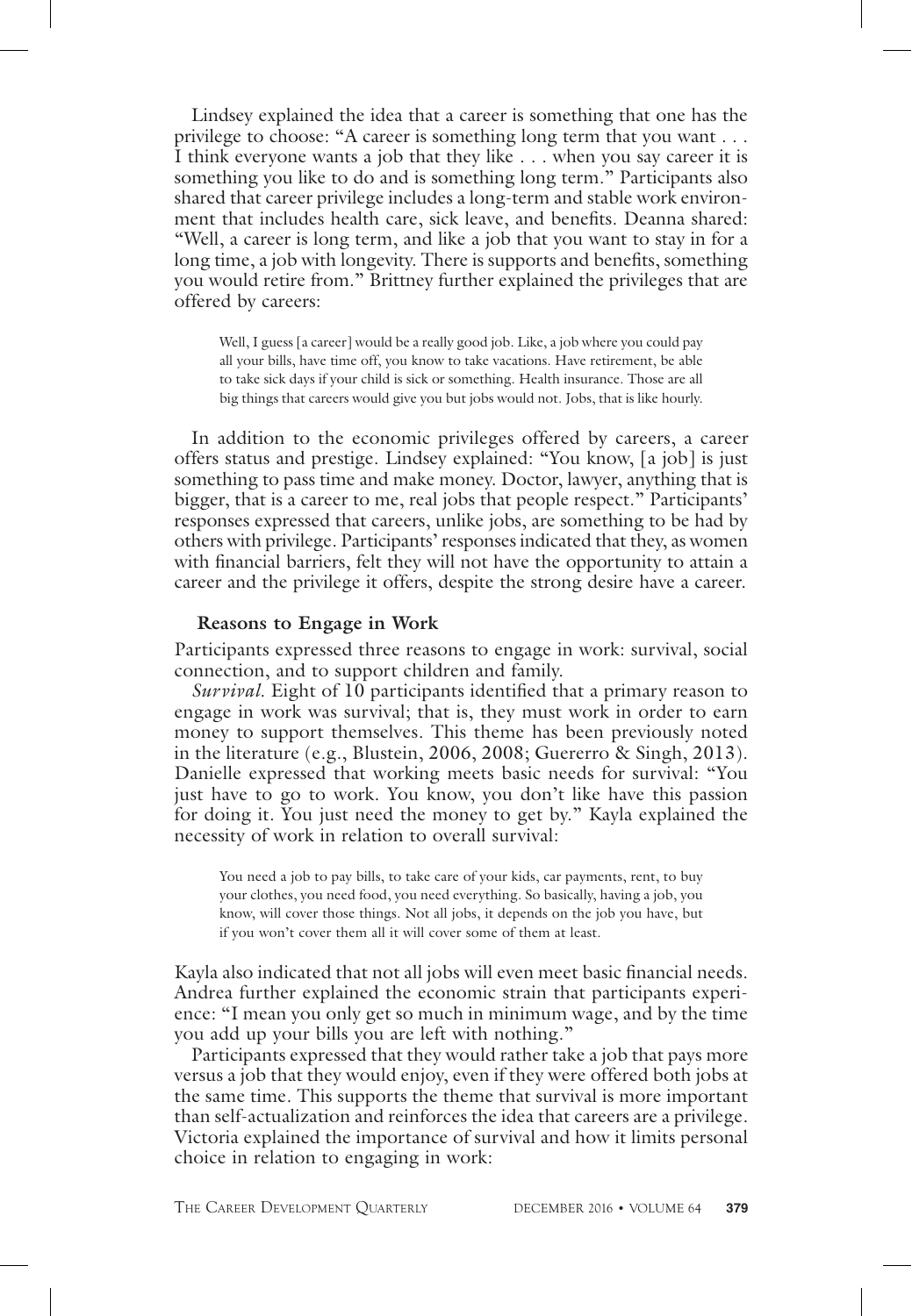I had to take the jobs that I needed, not jobs I ever wanted. I would say that last 10 years I never had any job that I ever wanted [due to financial strain]. . . . Really for me it is just about the finances, I will go wherever I can get paid the most for the work that I am able to do.

*Social connection.* For some participants, working was a means to connect with others outside of the home ( $n = 5$ ). This theme was rarely expressed in the data but is supported by previous literature (Blustein, 2006, 2008; Guerrero & Singh, 2013). Victoria expressed the social connection enabled by engaging in work:

Working allows you to connect with different people from different walks of life. These people are doing different things . . . different life experiences. You get to interact with so many different people, maybe you'll hear a new idea. You will learn something new.

Participants also indicated that work environments that promoted positive social connections were positive, as explained by Andrea:

You have to be able to get along with the people that you work with, or it just makes it unbearable for everyone. There shouldn't be tension between somebody who has to work with each other. . . . The jobs I liked more I think I felt like I enjoyed the people around me more.

*Support children and family.* Participants cited that their role as head of the household and model for their children was a primary reason to engage in and successfully maintain work. Seven participants expressed the career motivation provided by their children and family. Kayla's quote illustrates this theme:

Having my children has been harder, but it's a support for me. I know that I need to work. I have to work for them. So my kids can have the things that they need and so they know how valuable it is to have a job. . . . I want to set an example for them now, so when they get older they know that they need to have a job to buy themselves things and support themselves.

Brittney elaborated and expanded this idea to illustrate how becoming a mother increased her motivation for work: "I didn't care much for working until I had my first child. When she was born, things changed a lot for me. I really wanted to support my family. . . . It made me understand why I needed to work." For many participants, working was not an option; they must do so to support their children, as explained by Deanna: "You can't just quit your job when you have a family. It just is a different way of thinking about things." Participants' role as mothers, caregivers, and primary breadwinners in their families strongly influenced their motivation to work.

#### **Supports**

Participants identified three supports that have assisted their engagement in work or helped them maintain work: a supportive and flexible work environment, systemic support, and mentorship.

*Supportive and flexible work environment.* A supportive work environment is one that understands participants' roles as mothers, caregivers,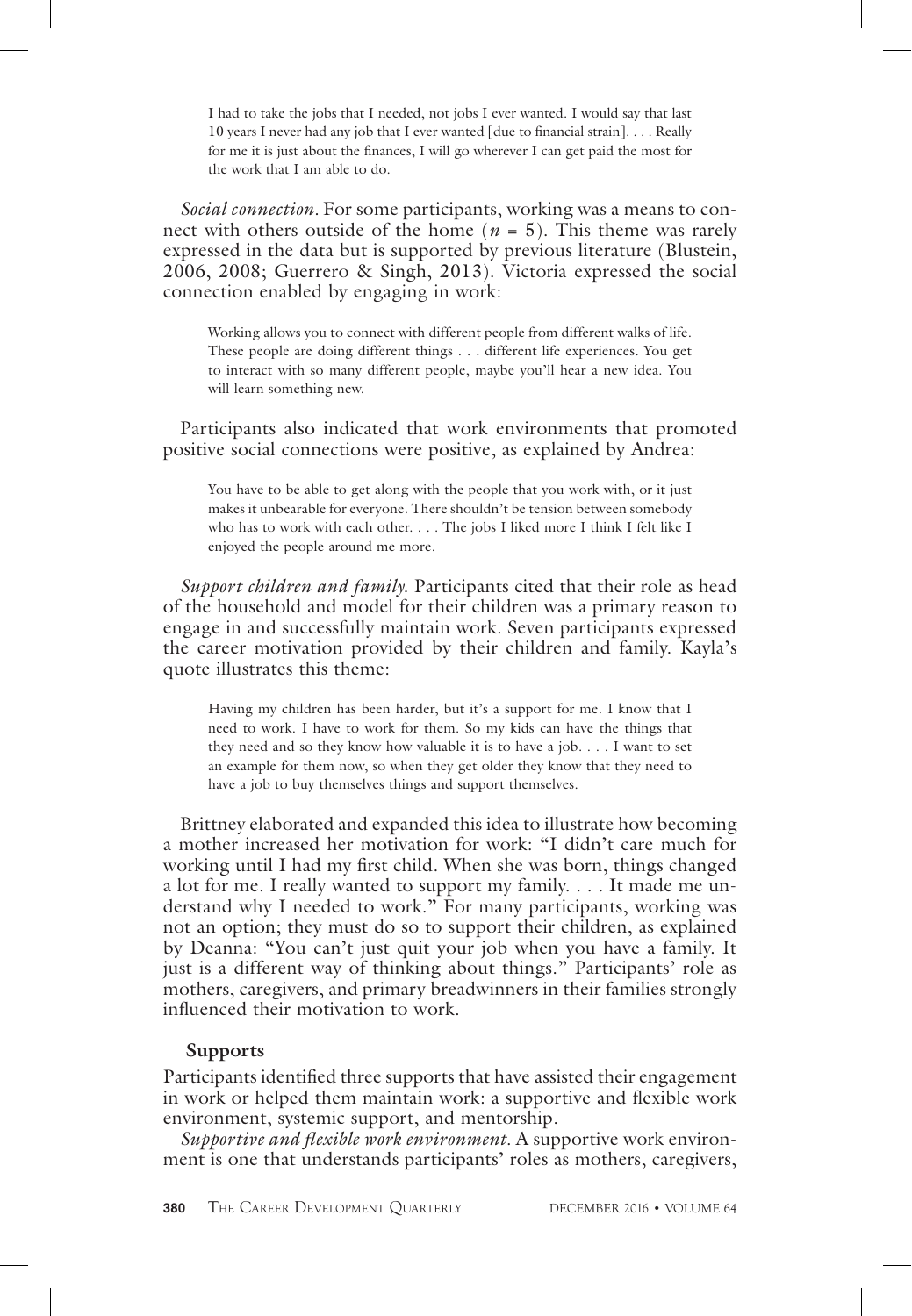and breadwinners while recognizing population-specific challenges, such as transportation and child care. Workplaces in which participants' life space needs are supported and recognized were helpful in keeping participants engaged in work successfully (*n* = 6). Deanna further explained the support provided by her work environment:

I am happy to go to work each day because I like my coworkers and my boss and my job in general. Even though I'm behind a desk, I do a variety of things everyday and it isn't boring. Like I said before, they are really flexible. My youngest son had some health issues earlier this year, like was pretty sick for a few weeks and had to be in the hospital. They didn't even care that I was off, in fact they were so supportive and sent us a card and just were totally fine with me taking care of him. There are so many jobs that are not like that and that's why I feel so blessed in this one.

Employer understanding of participants' roles outside of the workplace is an important characteristic of supportive and flexible work environments. In addition, supportive and flexible work environments are interested in the well-being of their employees, as expressed by Julia: "Because I felt like they really cared about me and liked me. Like they wanted me to be successful and do well, they were not just treating me just like any other person who didn't matter." Kayla explained how support had been important in her personal career engagement:

[Employer] helped me maintain my first job, made sure I got there, made sure everything was, you know, everything was right. . . . They provided me transportation to make sure I was on time, they made sure I had my own uniform. . . . They gave me the support and told me I could do it. I wanted to work there, and I loved that job.

The employer's concern with employees' well-being appears to be a key consideration when participants engage successfully in work.

*Systemic support.* Participants (*n* = 3) cited that family, friends, partners, and other significant others helped them find and maintain work. Gina explained how her family supported and allowed her to continue to engage in work:

When I didn't have much, like through school and that if my mom and brother didn't help out, I don't know. I don't really think that I could have afforded [child care].... That was really a hard time and my mom let me move back in and helped me get settled. I would have had nowhere to go if not for her. She helped me keep working [by caring for my son].

*Mentorship.* Participants ( $n = 4$ ) noted that outside parties provided guidance and career resources, while allowing participants autonomy and freedom to make their own employment decisions. Rachel explained the positive influence that mentorship had on her work engagement:

I went to like this [program] and stuff, they didn't help me get a job, but they helped with my résumé and stuff. I think that kind of worked. It helped with my résumé and just being ready. They never told me where to go or what to do or how to be, they just helped me figure out what would help me best and meet my goals.

Kayla explained how support through mentorship has also been helpful as she furthers her education: "I am working toward my GED now. I have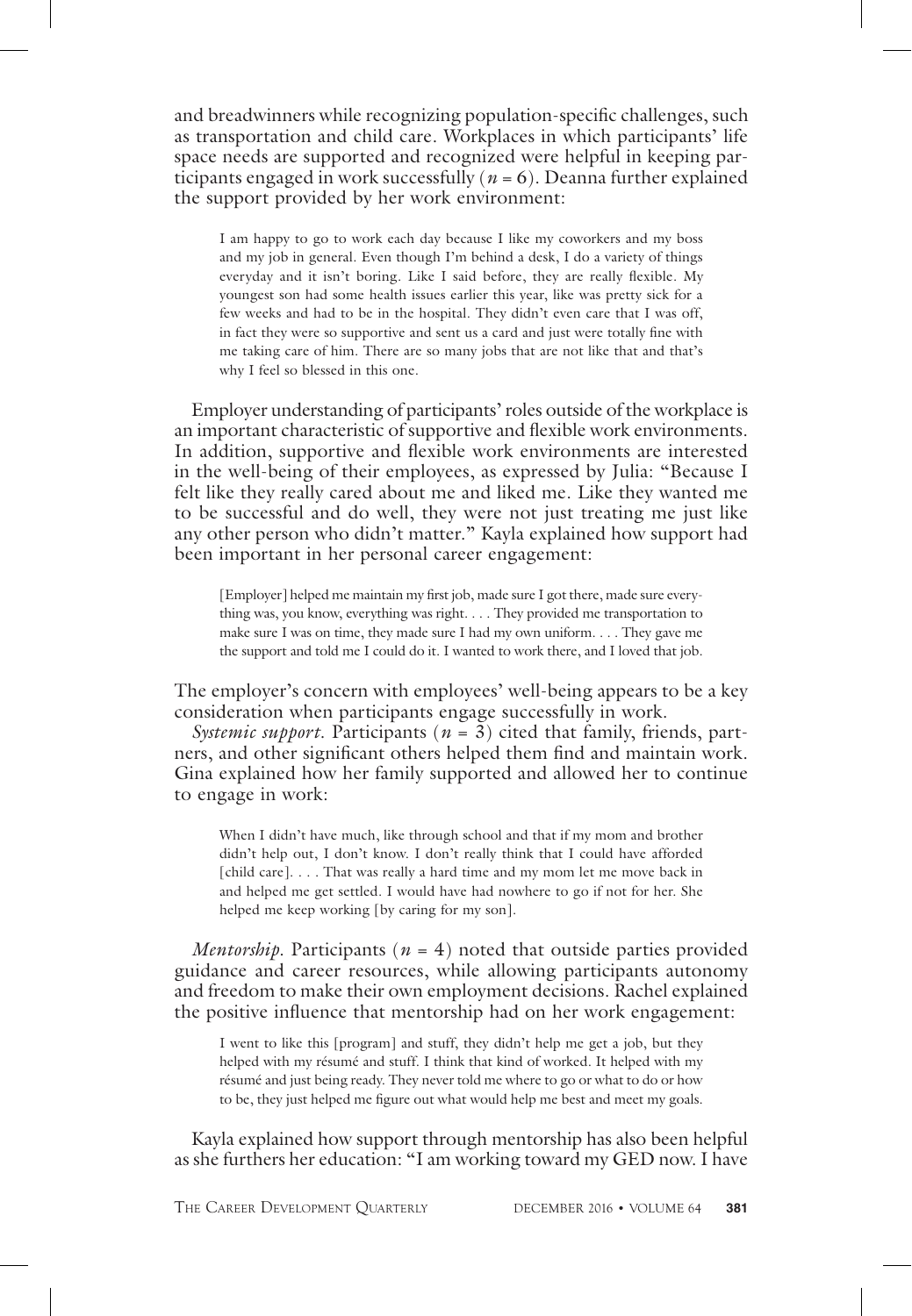supportive people, people that sit with me, help me with the practice tests. They help me study and with the pretests. So I guess that has been really helpful." The benefits of mentorship to career success are thoroughly explored in career counseling literature (e.g., Allen, Eby, Poteet, Lentz, & Lima, 2004; Bozionelos, 2004), but only in the context of majority groups. Mentorship is also important to women of marginalized statuses.

#### **Barriers**

Participants ( $N = 10$ ) identified 11 barriers to their successful engagement in work: education level, pregnancy, lack of affordable and quality child care, access to transportation, work–life balance, systemic neglect, mental health concerns, ageism, sexism, negative work experiences, and uncertainty. Many of these barriers have been mentioned in detail in previous career counseling research (e.g., Dearing et al., 2004; Evans, 2004; WHO, 2007). Limited education level presented as a barrier for Andrea:

I see a lot of jobs, jobs that like want a nursing degree, a lot of things that I don't have . . . it's tough. It's like, well I think about a lot of things that I could try to do, or would want to do but then I think about maybe keeping some of these jobs. Like, I guess I probably can't do them because I don't have the education or experience. . . . I have to find a job that I even qualify for. That is really hard.

In addition to education, participants' roles as a primary caregiver, roles associated with pregnancy, the lack of affordable and quality child care, and work–life balance present major barriers for work engagement. Deanna commented on the barriers that many women who act as primary caregivers encounter:

There are a lot of things. First, children. And I don't mean that in a bad way but children make working harder, especially for single moms. And a lot of us are single moms. Even for moms who are married or have involved dads. When you have a child, you have so many more responsibilities that you don't even realize that you'd have before the child is born. There is of course the financial piece, like diapers and child care, but there is also this emotional piece. This is hard to understand, but it is hard to leave your child with another person. I love being a mom, I want to be around my kids more. I want to be their mom and I don't want another person to raise them. But I do have to work, so having kids and all the responsibilities that comes with it, laundry, cooking, just being responsible for their little lives, loving them so much, it wears on you.

Participants also mentioned many other factors that have acted as barriers to their successful work engagement, including logistical issues, such as transportation, and systemic issues, such as lack of family support and abusive partners (systemic neglect).

#### **Self-Determination and Motivation**

Despite multiple barriers experienced by participants, all participants expressed their own internal motivation and determination to engage in work. Participants' motivation, determination, and resiliency were explained by Danielle:

I have always been self-motivated. Ever since I was younger, I don't depend on people. If you depend on yourself and anything happens, you know you let yourself down, have to worry about it. So, I find the motivation within me. I have a plan, my goal, my goal has been the same, I still focus on my goals. I know I will get there.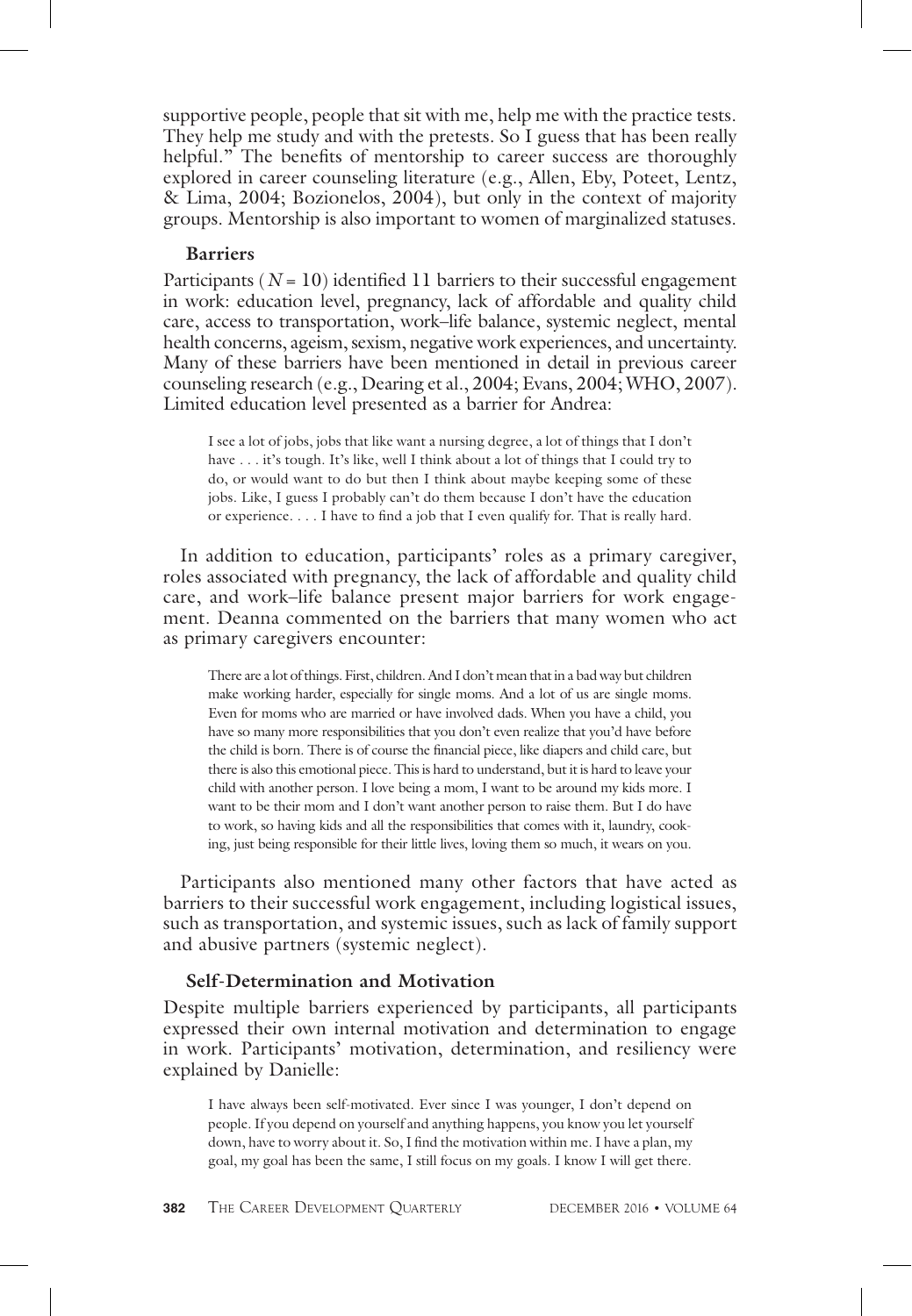This internal motivation was also important to Victoria: "Well, you have to go everywhere and fill out applications . . . look online for things, just go and fill out as many applications as I can and see what happens. Being motivated and focused." Regardless of barriers, participants are determined to engage in work successfully. Rachel explained: "I have an okay support system, but really I think it is about me being always motivated and I have that energy, and I know what I want. I am not going to let anything stop me." These statements of self-determination and motivation were prevalent in all participant interviews and showed the commitment these women have to improving their lives and those of their family members.

## **Discussion**

The results of this study indicate that women with major financial barriers have similar yet varied work experiences. Many of the themes expressed by participants are found throughout career counseling research (Blustein, 2006, 2008; Guerrero & Singh, 2013). The strongest correlation to previous research includes participants' reasons for engaging in work (survival and social connection), both themes found in previous career literature (Blustein, 2006, 2008; Guerrero & Singh, 2013). Additionally, participants named mentorship as a work support, which has been proven as an effective intervention (e.g., Allen et al., 2004; Bozionelos, 2004). Mentorship has never been explored in the context of marginalized women, and the present study indicates it may be a practical intervention for career counseling. Contrary to previous research, our study highlights that marginalized women experience many barriers, which can be mitigated by supportive mechanisms and self-motivation. Participants' strong internal motivation and determination proved to be key to successful work engagement.

Figure 1 is a visual representation of the domains expressed by participants; the figure was created after the completion of all coding and data presentation. The center circle of the figure represents participants' reasons for engaging in work (survival, social connection, and to support their children and families). The middle circle represents supports for successful work engagement (a supportive and flexible work environment, mentorship, and systemic support). The outer circle represents barriers experienced by participants (pregnancy, work–life balance, education level, sexism, etc.). Arrows emerge from the center of the circle (reasons to engage in work) through supports and barriers, to represent how supports and self-motivation are used to transcend barriers experienced by women with major financial barriers.

Figure 1 reflects that all participants' career experiences existed in the context of a career as a privilege; that is, the women's definition of jobs and work was the same as their definition of a career. Careers provide stability through salaried pay, benefits, sick leave, and other resources to which working women experiencing major financial barriers do not have access. Career realities for women with major financial barriers exist in the context of career as a privilege. Careers were not seen as accessible to the women in our study in their current life space, regardless of motivation and support. Because careers were perceived as inaccessible, the social privilege and status, economic privilege, and financial security associated with successful career engagement were also viewed as unavailable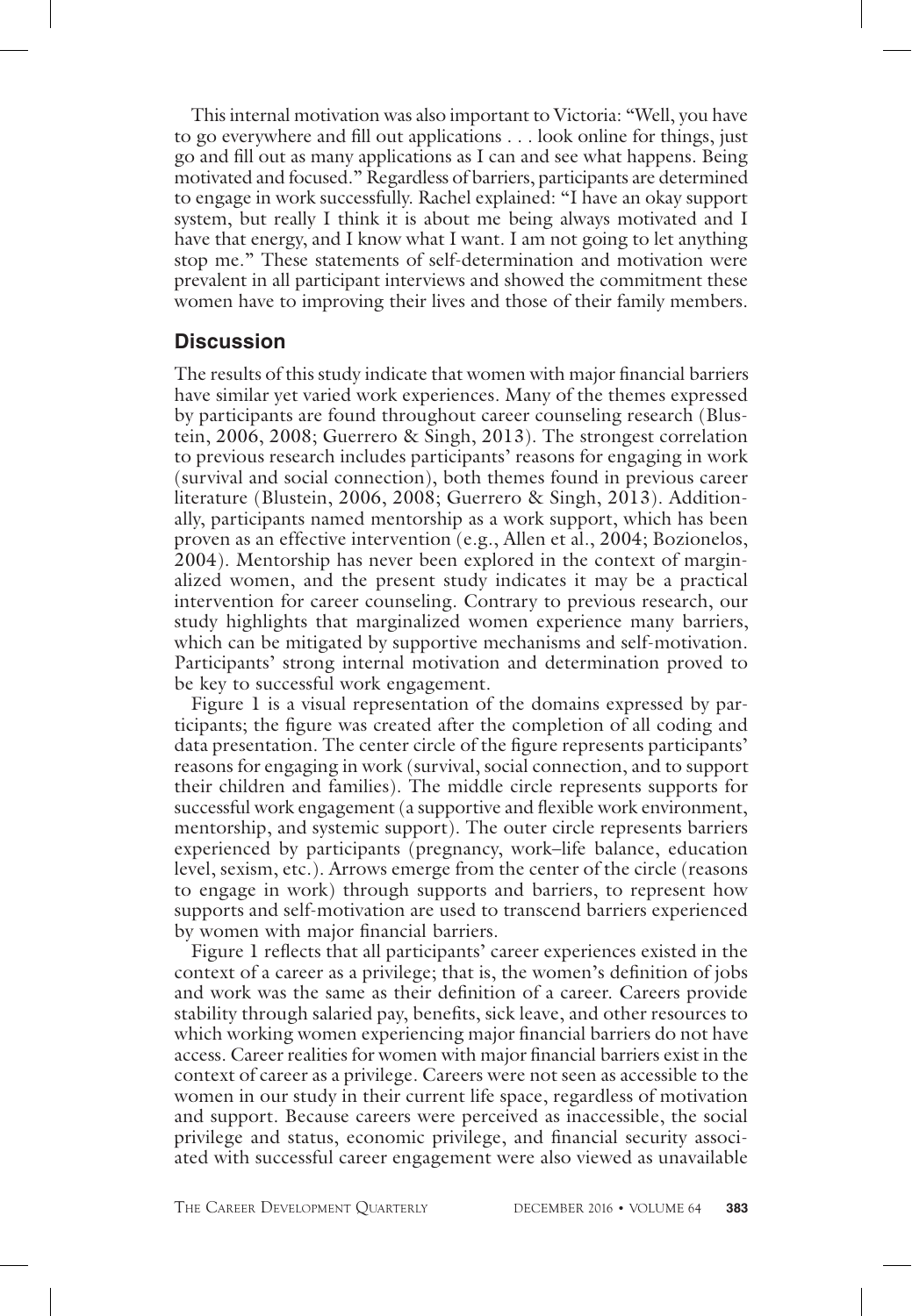

**With Major Financial Barriers** 

to these women. Lack of access and privilege in these domains seemed to exacerbate barriers and further marginalize an already marginalized population. Despite the improbable or impossible career engagement for women with financial barriers, these women were internally motivated and determined to engage in jobs and work to support their families, to survive, and to gain stability.

Career counselors should be aware of the barriers that exist for marginalized women as depicted in Figure 1. Such barriers include lack of transportation, limited access to quality and affordable child care, mental health concerns, and the impact of pregnancy. Counselors must be aware of these barriers and understand how they will affect counseling sessions and their clients' engagement in work. Practical interventions could include referring clients to appropriate community resources that may minimize these barriers (e.g., case management, transportation assistance). Additionally, career counselors can advocate on the macro level to limit the impact of barriers, such as sexism, racism, and classism. This advocacy at the macro level could address the systemic barriers faced by these women; specific policy initiatives such as raising the minimum wage, reducing the gender pay gap, increasing access to child care, and addressing other social safety net policies would allow for increased quality work engagement.

In addition, counselors should promote and encourage supports in the lives of women with financial barriers. These supports should not be minimized or discounted. As presented in Figure 1, many of these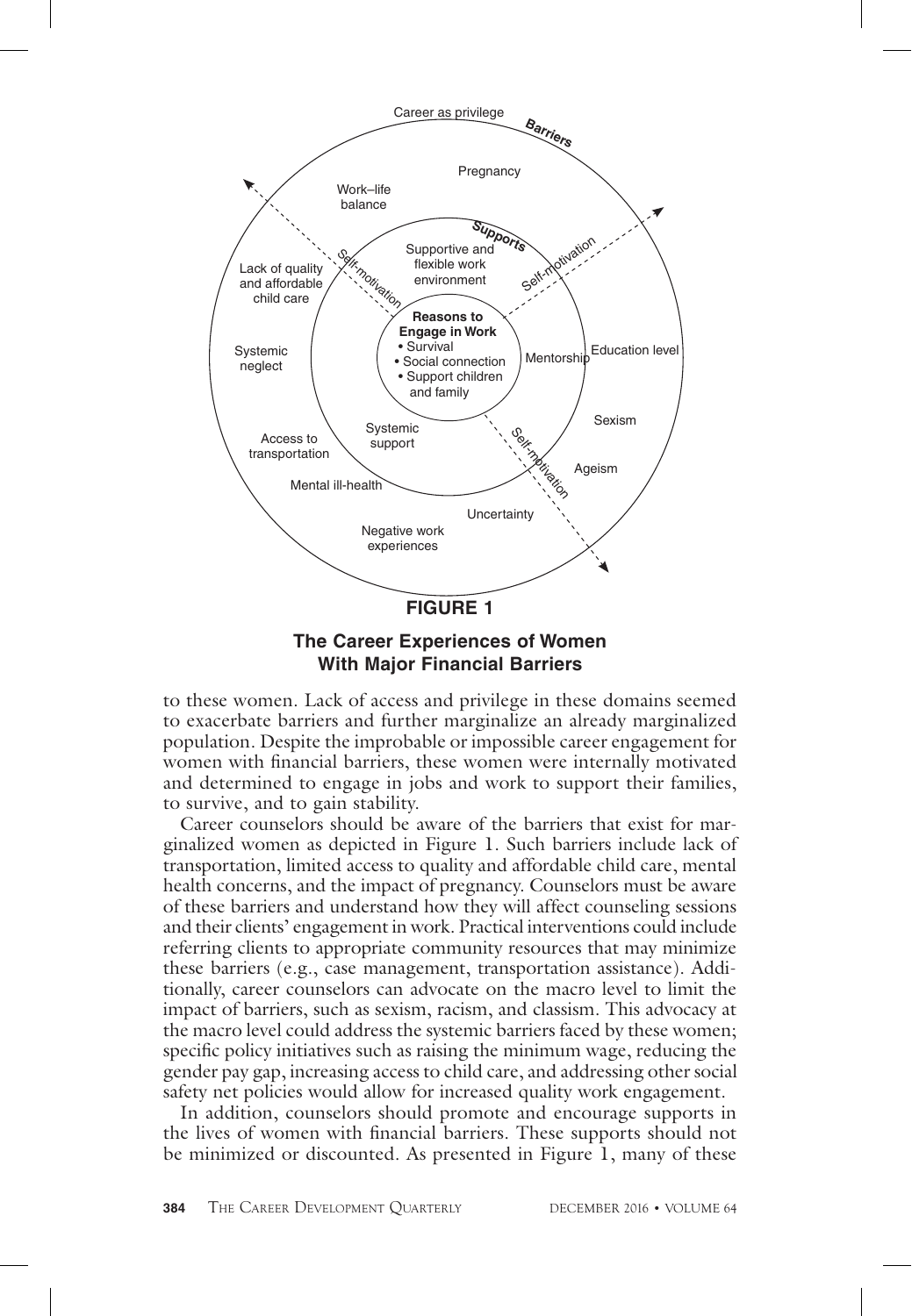supports (e.g., a supportive and flexible work environment, systemic support, and mentorship) act to mitigate barriers and promote successful engagement in work. The internal motivation and determination expressed by this population should also be encouraged and developed by career counselors. This motivation could be enhanced via support or peer counseling groups tailored to the experiences of women with financial barriers. Additionally, women with financial barriers could be connected with women of similar backgrounds who have successfully transcended multiple barriers (mentorship).

Our research acts as a call for career counselors to reconceptualize the work world for women with financial barriers. Despite the many barriers these women encounter, they appear motivated and determined to engage in successful work. These women desire financially supportive, flexible, and stable work environments. Career counselors can reframe these women's concerns by focusing on their existing supports, increasing supports in various domains, and encouraging and developing client self-determination and motivation. Career counselors should consider advocacy as a key component when working with marginalized populations.

This study provides an introduction into the lived experiences of participants. We only examined the experiences of 10 women from the same geographic area, and most of these women were of the same racial/ethnic identification. Future research could include career counselors' experiences and perceptions of women with financial barriers and counselor preparedness when working with this population. It is also apparent that counselor preparation in relation to career counseling is highly focused on middle-class-oriented values and theories. Further work should be done to make sure counselor trainees are educated in practices that are efficacious for all populations and social classes. Additionally, future research could expand on lived experiences explored in this study to ensure that women with financial barriers are receiving beneficial and appropriate career development services. Career readiness and decision making in diverse populations could be explored through mixed-methods approaches. Qualitative interviews and validated career assessments with diverse populations could be effective in reaching this goal. Future research should consider the lived experiences of additional participants of different racial/ethnic identities from various geographic areas.

### **References**

Allen, T. D., Eby, L. T., Poteet, M. L., Lentz, E., & Lima, L. (2004). Career benefits associated with mentoring for protégés; A meta-analysis. *Journal of Applied Psychology, 89,* 127–136. doi:10.1037/0021-9010.89.1.127

American Counseling Association. (2014). *ACA code of ethics.* Alexandria, VA: Author.

- Blustein, D. L. (2006). *The psychology of working: A new perspective for career development, counseling, and public policy.* Mahwah, NJ: Erlbaum.
- Blustein, D. L. (2008). The role of work in psychological health and well-being: A conceptual, historical, and public policy perspective. *American Psychologist, 63,* 228–240. doi:10.1037/003-066X.63.4.228
- Booker, C. L., & Sacker, A. (2012). Psychological well-being and reactions to multiple unemployment events: Adaptation or sensitization? *Journal of Epidemiological Community Health, 66,* 832–838. doi:10.1136/jech.2010.126755
- Bozionelos, N. (2004). Mentoring provided: Relation to mentor's career success, personality, and mentoring received. *Journal of Vocational Behavior, 64,* 24–46. doi:10.1016/ S0001-8791(03)00033-2